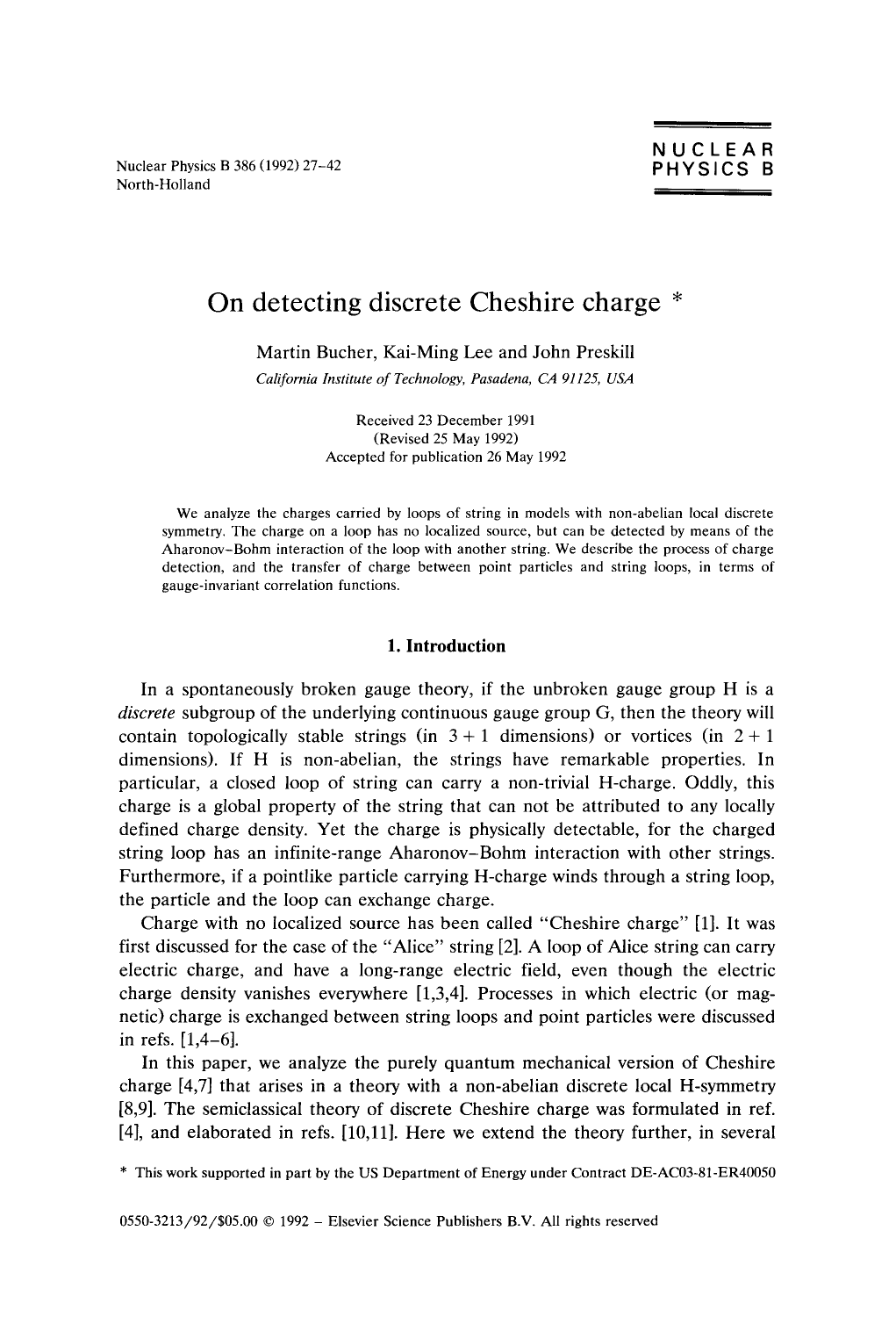respects. We describe how a charge operator can be constructed, such that the expectation value of the operator in a state specifies the transformation properties of the state under global H-transformations. We then study processes in which charge is exchanged between string loops and point particles, and derive general formulas for how the expectation value of the charge of the loop is altered by the exchange. Finally, we explain how the charge exchange processes can be probed using gauge-invariant correlation functions.

The charge operator and correlation functions are also treated in ref. [12], where lattice realizations of operators and correlators are extensively discussed.

The rest of this paper is organized as follows: In sect. 2, we briefly review the basic properties of non-abelian strings and the concept of Cheshire charge. We construct the non-abelian charge operator in sect. 3, and analyze the charge exchange process in sect. 4. Sect. *5* contains some final comments.

## 2. Non-abelian strings

Let us briefly recall some of the properties of non-abelian strings in three spatial dimensions (and vortices in two spatial dimensions).

If a simply connected gauge group G is broken to a discrete subgroup H, then strings are classified by elements of H. To assign a group element to a loop of string, we fix an (arbitrary) basepoint  $x_0$ , and specify a path *C*, beginning and ending at  $x_0$ , that winds once through the string loop. (See fig. 1.) The assigned group element is then

$$
a(C, x_0) = P \exp\left(i \int_{C, x_0} A \cdot dx\right).
$$
 (2.1)

We refer to  $a(C, x_0)$  as the "flux" of the string; it encodes the effect of parallel transport around the path *C*. The flux takes values in  $H(x_0)$ , the subgroup of G that stabilizes the Higgs condensate at the point  $x_0$  (since parallel transport around *C* must return the condensate to its original value). Since H is discrete, the



Fig. 1. The path *C*, starting and ending at the point  $x_0$ , encircles a loop of string.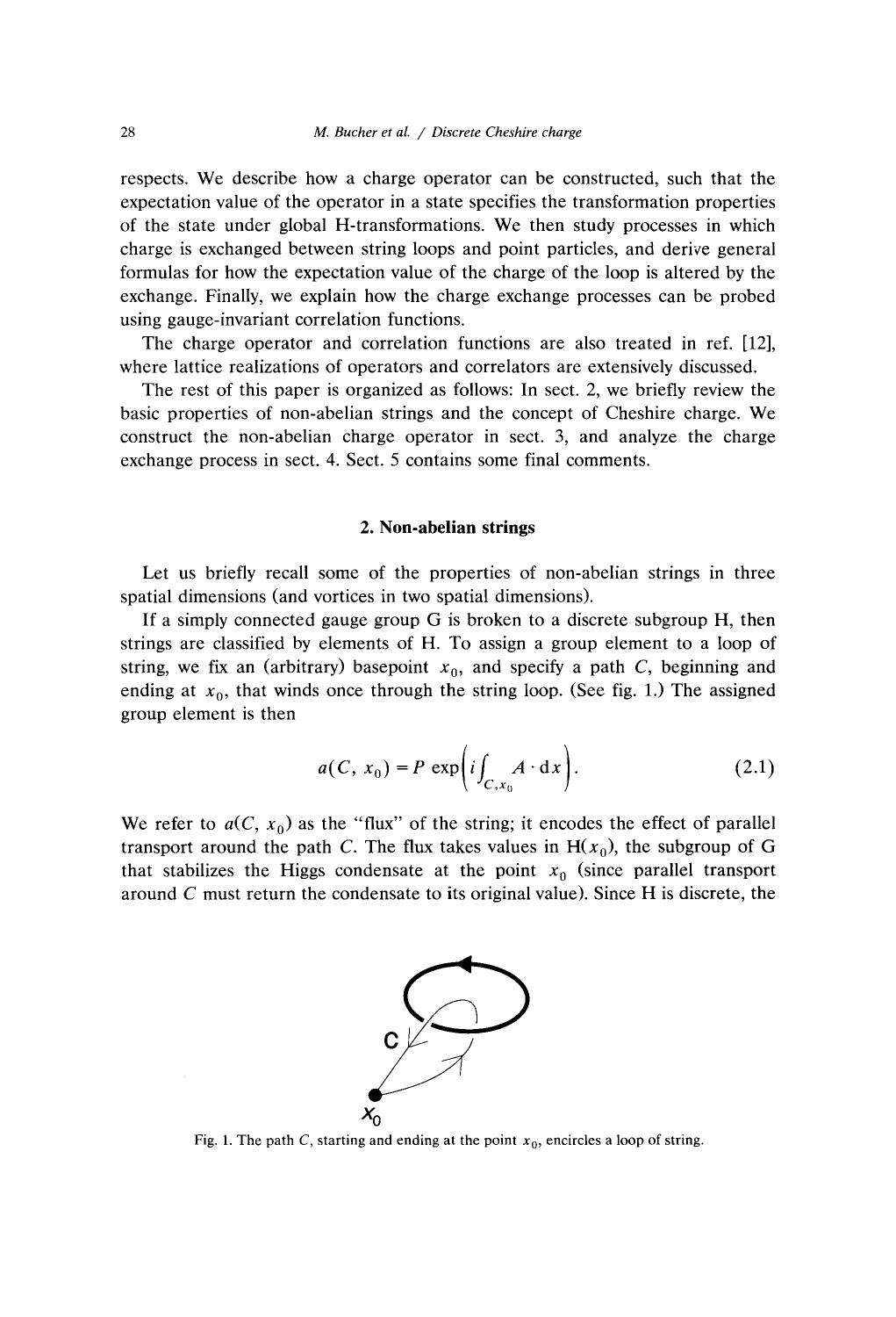flux  $a(C, x_0)$  is unchanged by deformations of *C* that leave  $x_0$  fixed, as long as *C* never crosses the core of the string.

For a configuration of many string loops, we specify a standard path for each loop, where all paths have the same basepoint. Evidently, the flux associated with the product path  $C_2 \circ C_1$  obtained by traversing first  $C_1$  and then  $C_2$  is just the product  $a(C_2, x_0) \cdot a(C_1, x_0)$  of the two fluxes associated with  $C_1$  and  $C_2$ . Thus,  $a(C, x_0)$  defines a homomorphism that maps  $\pi_1$  (*M*,  $x_0$ ) to H, where *M* is the manifold that is obtained when the cores of all strings are removed from  $\mathbb{R}^3$ .

The flux assigned to a path is not gauge invariant. The gauge transformations at the basepoint  $x_0$  that preserve the condensate at the basepoint, and so preserve the embedding of H in G, take values in  $H(x_0)$ . Under such a gauge transformation  $h \in H(x_0)$ , the flux transforms as

$$
a(C, x_0) \to ha(C, x_0)h^{-1}.
$$
 (2.2)

In a many-string configuration, the flux of each string becomes conjugated by *h.*

In the presence of strings, the embedding of the unbroken group H in G necessarily depends on the spatial position  $x$ . If the strings are non-abelian, this position dependence is described by a non-trivial fiber bundle. The base space of the bundle is the spatial manifold  $\mathcal{M}$ , the fiber is H, and the structure group is also H, which acts on the fiber by conjugation. The bundle is twisted: Upon transport around the path *C*, the group element  $h \in H(x_0)$  becomes conjugated by  $a(C, x_0)$ . This twist prevents the bundle from being smoothly deformed to the trivial bundle  $\mathscr{M} \times H$ . One thus says that the unbroken H-symmetry is not "globally realizable" [1,4,13]; there is no smooth function of position that describes how the unbroken group is embedded in 0. Only the subgroup of H that commutes with the flux of all strings is globally realizable on  $\mathcal{M}$ .

To define the H-charge of a state, we will want to consider how the state transforms under global H-transformations. Fortunately, these global gauge transformations can be implemented, even though a topological obstruction prevents H from being globally realized. The point is that it is sufficient to be able to define an H-transformation on and outside a large surface  $\Sigma$  (homeomorphic to  $S^2$ ) that encloses all of the string loops. The transformation cannot be smoothly extended inside the sphere if it is required to take values in  $H(x)$ . However, one may relax this requirement and allow the gauge transformation to take values in G inside of  $\Sigma$ ; then a smooth extension is possible. It makes no difference what extension is chosen, for gauge transformations of compact support act trivially on physical states. (In two spatial dimensions, the only global H-transformations that can be implemented are those that commute with the *total* flux; i.e. the flux associated with a path that encloses all of the vortices.)

If the basepoint  $x_0$  lies outside the surface  $\Sigma$ , then, under the global gauge transformation  $h \in H$ , the flux of a string transforms as in eq. (2.2). Thus, the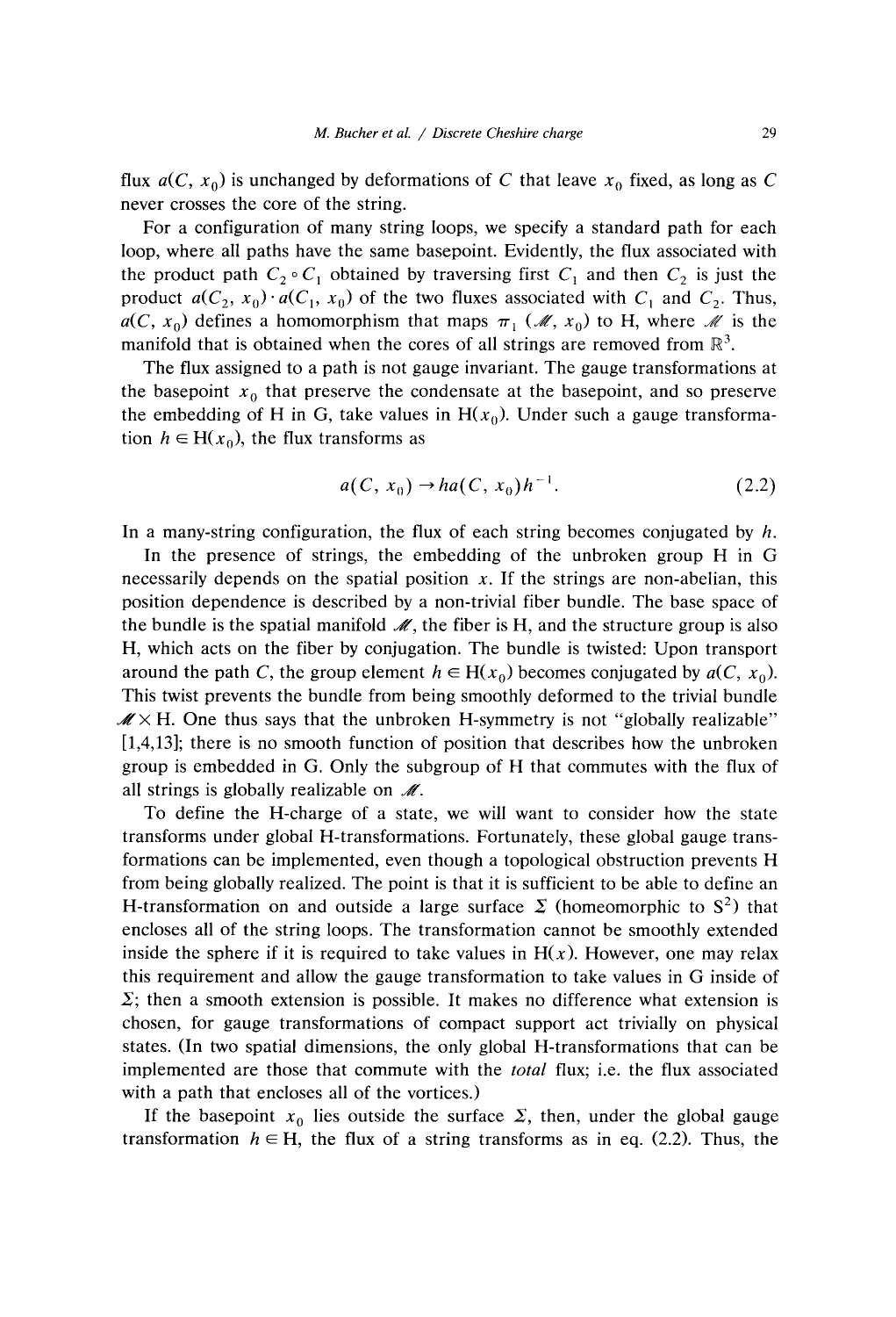H-representations mix up the string loop state labeled by  $a \in H$  with string loop states labeled by other group elements in the same conjugacy class as a. Let *[a]* denote the conjugacy class that contains  $a$ . The action of H on the members of the class [a] defines a (reducible) representation that we denote as  $D^{([a])}$ . In  $D^{([a])}$ , each element of H is represented by a permutation of the class, according to

$$
D^{([a])}(h): |a'\rangle \to |ha'h^{-1}\rangle, \quad a' \in [a]. \tag{2.3}
$$

This representation can be decomposed into irreducible representations of H. For each class *[a]* there is a unique state that can be constructed that transforms trivially under H; it is the superposition of flux eigenstates

$$
|0; [a]\rangle = \frac{1}{\sqrt{n_{[a]}}} \sum_{a' \in [a]} |a'\rangle, \qquad (2.4)
$$

where  $n_{[a]}$  denotes the order of the class. The other states contained in the decomposition of  $D^{([a])}$  carry H-charge. This is "discrete Cheshire charge," for the charge of the ioop has no localized source. (Note that the charged string states transform trivially under the *center* of H, since  $D^{([a])}$  represents the center trivially).

The splitting between the charge-0 string state (2.4) and the lowest charge excitation of the string is of order  $exp(-\kappa A)$ , where  $\kappa$  is a string tension, and A is the area of the string loop [11,12]. It is a remarkable property of Cheshire charge that, in the presence of a large string loop, the gap between the ground state and the first charged excitation is much less than the corresponding gap when the string is absent. Indeed, the gap approaches zero very rapidly as the size of the loop increases.

The above discussion of the discrete Cheshire charge carried by a string loop also applies, in two spatial dimensions, to the charge carried by a vortex pair, if the total flux of the pair is trivial. In fact, in two dimensions, there is a somewhat more general notion of Cheshire charge. We may consider a pair of vortices with flux  $a_1$ and  $a_2$ , such that the total flux  $a_{\text{tot}} = a_1 a_2$  is a non-trivial element of H. Then the global gauge transformations that can be implemented belong to the normalizer  $N(a_{\text{tot}})$ , the subgroup of H that commutes with the total flux. Unless  $a_1$  and  $a_2$ commute with all elements of  $N(a_{tot})$ , the two-vortex states will transfrom as a non-trivial representation of  $N(a_{\text{tot}})$ , which can be decomposed into its irreducible components. Thus, there are two-vortex states that carry non-trivial  $N(a_{\text{tot}})$ -charge.

#### **3. Charge operator**

The discrete charge of an object, including a charged string loop, can be detected at long range by means of the Aharonov–Bohm effect [14]. Let  $|u\rangle$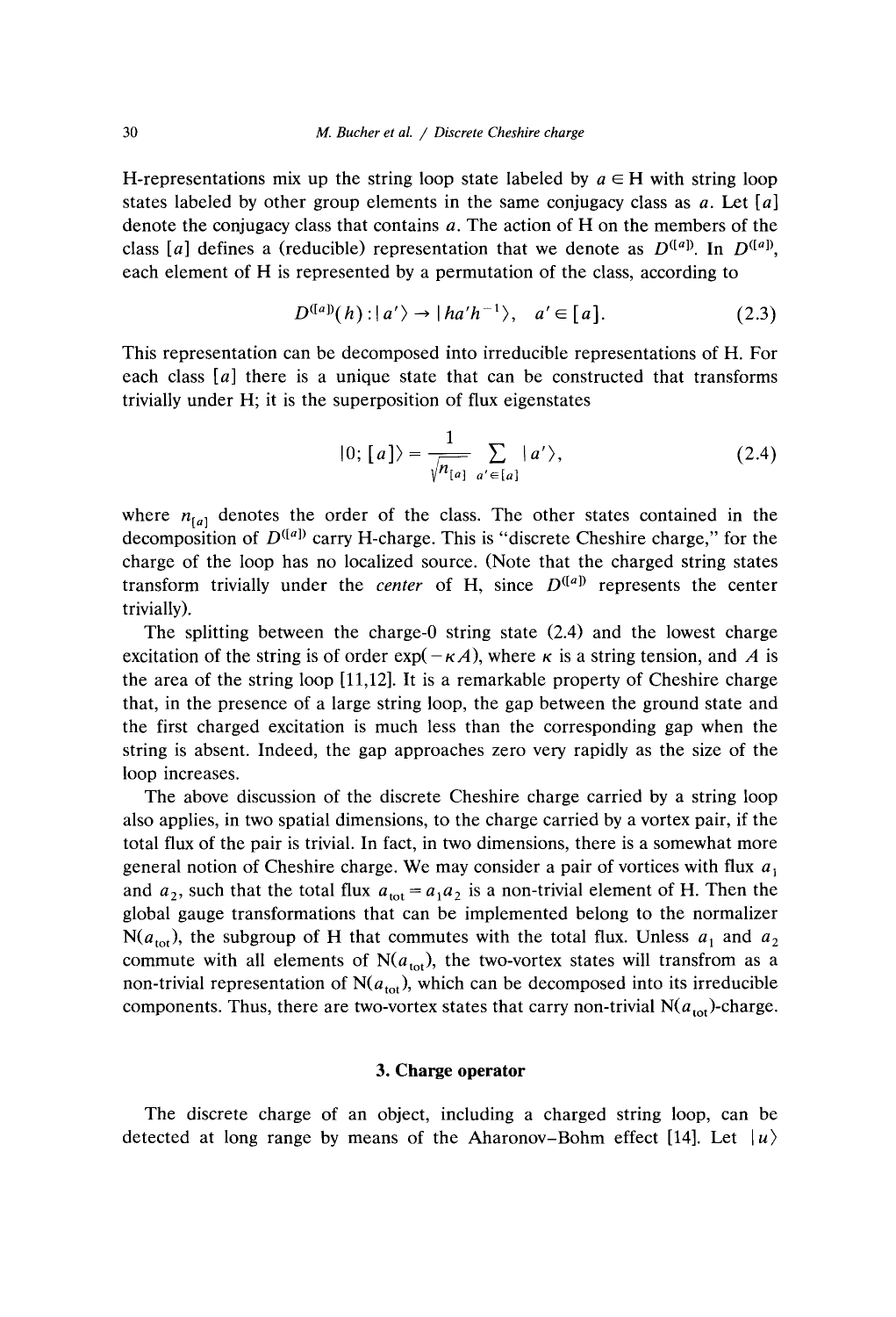denote the wave function in internal-symmetry space of an object located at  $x_0$ that transforms as the irreducible representation  $D^{(\nu)}$  of H. Then when the particle is transported around the closed path *C* that begins and ends at  $x_0$ , the wave function is modified according to

$$
|u\rangle \to D^{(\nu)}[a(C, x_0)] |u\rangle. \tag{3.1}
$$

If the string is in the flux eigenstate  $|a\rangle$ , then the Aharonov–Bohm phase that can be measured in an interference experiment is

$$
\langle u | D^{(\nu)}(a) | u \rangle. \tag{3.2}
$$

But if the string is in the charge-zero eigenstate  $|0; [a]\rangle$  given by eq. (2.4), then the expectation value of the "phase"  $D^{(\nu)}(a)$  becomes

$$
\frac{1}{n_{[a]}}\sum_{a'\in[a]}D^{(\nu)}(a')=\frac{1}{n_{\rm H}}\sum_{h\in\rm H}D^{(\nu)}(hah^{-1})=\frac{1}{n_{\nu}}\chi^{(\nu)}(a)\,\mathbb{I}\,,\qquad(3.3)
$$

where  $n_H$  is the order of the group,  $n_v$  is the dimension of  $D^{(v)}$ , and  $\chi^{(v)}$  is the character of the representation. The second equality follows from Schur's lemma.

In principle, the charge inside a large region can be measured by means of a process in which the world-sheet of a string sweeps over the boundary of the region. If the string is in the charge-zero eigenstate  $|0; [a]\rangle$ , and the object enclosed by the world-sheet transforms as the irreducible representation  $(\nu)$  of H, then the amplitude for this process will be weighted by the Aharonov—Bohm factor  $(1/n_y)\chi^{(\nu)}(a)$ . The charge (v) of an unidentified object can be determined by measuring this factor for each class *[a].*

A gauge-invariant operator  $F_{[a]}(\Sigma)$  can be constructed that inserts, as a classical source, a string world-sheet in the state  $|0; \text{a}]$  on the closed surface  $\Sigma$ . The realization of this operator in a euclidean lattice gauge theory was described in ref. [4] in the case where H is abelian (see also ref. *[15]),* and in refs. [12,16] for H non-abelian. (It is closely related to the 't Hooft loop operator [17].) If the surface  $\Sigma$  is chosen to lie in a time-slice, then the operator  $F_{Ia}(\Sigma)$  measures the charge enclosed by  $\Sigma$ . To define the charge of an isolated object, we consider a surface  $\Sigma$ that encloses the object, and whose closest approach to the object is large compared to the correlation length of the theory. Let  $|\psi\rangle$  denote the quantum state of the object. Then we have

$$
\frac{\langle \psi | F_{\text{L}a}(\Sigma) | \psi \rangle}{\langle F_{\text{L}a}(\Sigma) \rangle_0} = \sum_{\nu} p^{(\nu)}(\psi; \Sigma) \frac{1}{n_{\nu}} \chi^{(\nu)}(a), \tag{3.4}
$$

where  $p^{(\nu)}(\psi; \Sigma)$  is the probability that the object carries charge (v). By measuring  $F_{\lbrack a}(\Sigma)$  for each class, we can determine all of the  $p^{(\nu)}$ . (It is necessary to divide by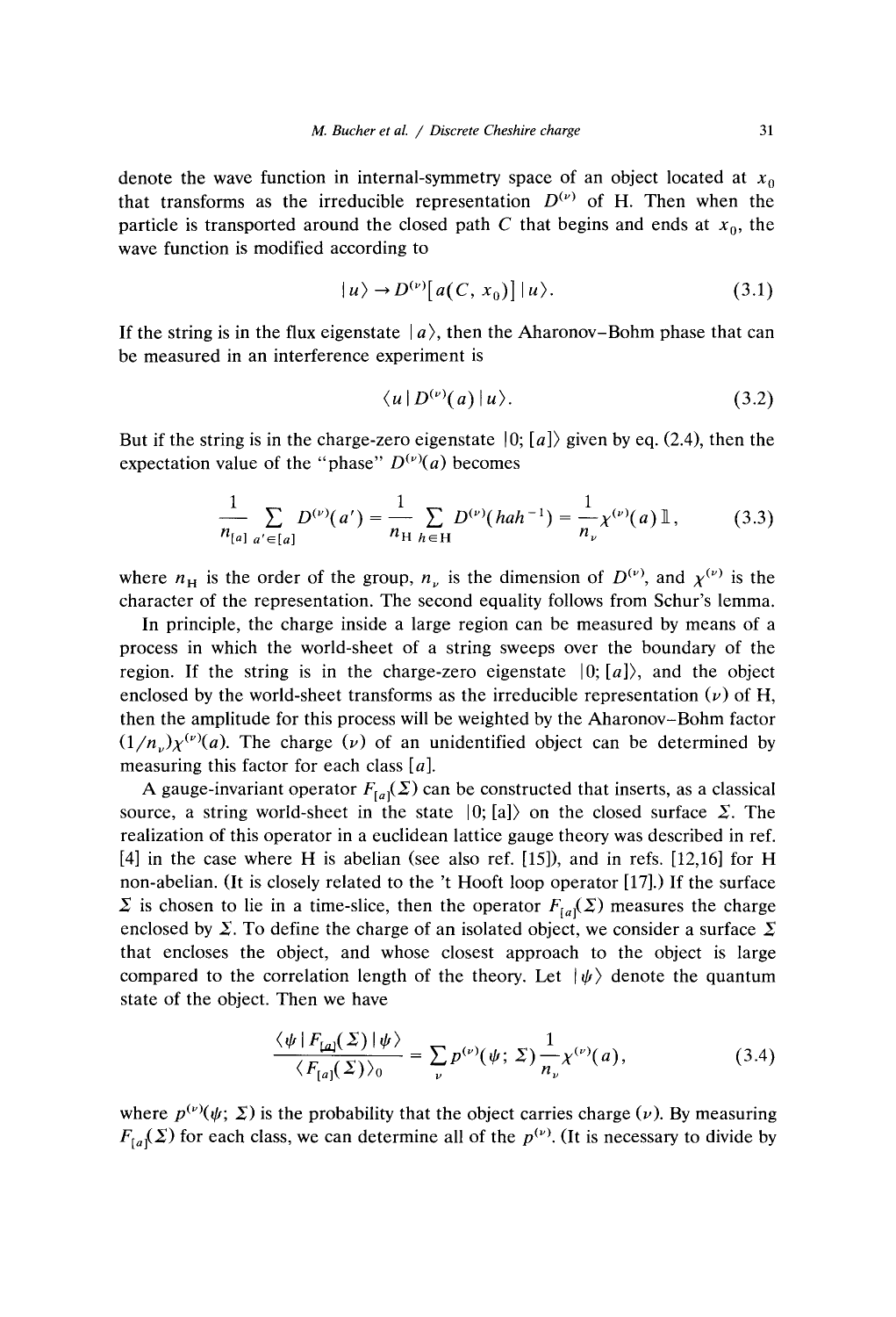the vacuum expectation value  $\langle F_{[a]}(\Sigma)\rangle_0$  to remove the effects of quantum mechanical vacuum charge fluctuations near the surface  $\sum$  [4].)

The Aharonov—Bohm interaction makes it possible to detect H-charge at arbitrarily long range. Thus, a theory with discrete local H-symmetry obeys a charge superselection rule — no gauge-invariant local operator can create or destroy H-charge. We have

$$
\langle (\mu) | \mathcal{O} | (\nu) \rangle = 0, \quad (\mu) \neq (\nu), \tag{3.5}
$$

where  $\mathcal O$  is any local observable, and  $|(\nu)\rangle$  denotes a state that transforms as the irreducible representation  $(\nu)$  of H. We can construct a projection operator that projects out a given superselection sector of the Hilbert space. It is

$$
P^{(\nu)} = \frac{n_{\nu}}{n_{\rm H}} \sum_{a \in {\rm H}} \chi^{(\nu)}(a)^* U(a), \qquad (3.6)
$$

where  $U(a)$  represents the global H-transformation  $a \in H$  acting on the Hilbert space. This projection operator can be expressed in terms of the operators  $F_{[a]}(\Sigma)$ , for it follows from eq. (3.4) that

$$
\frac{F_{[a]}(\Sigma)}{\langle F_{[a]}(\Sigma)\rangle_0} \to \frac{1}{n_{[a]}} \sum_{a' \in [a]} U(a'),\tag{3.7}
$$

as the surface  $\Sigma$  approaches the surface at spatial infinity.

We can also use the operator  $F_{[a]}$  to construct an "Aharonov-Bohm Order" Parameter" (ABOP) that probes whether non-trivial superselection sectors actually exist. Let

$$
W^{(\nu)}(C) = \frac{1}{n_{\nu}} \chi^{(\nu)} \left[ P \exp \left( i \int_C A \cdot dx \right) \right]
$$
 (3.8)

denote the Wilson loop operator in the irreducible representation  $(\nu)$ . This operator introduces a classical source with charge *(v)* propagating on the world-line *C.* The ABOP is defined by

$$
A_{[a]}^{(\nu)}(\Sigma, C) = \frac{F_{[a]}(\Sigma)W^{(\nu)}(C)}{\langle F_{[a]}(\Sigma)\rangle_0 \langle W^{(\nu)}(C)\rangle_0}.
$$
 (3.9)

If H quantum numbers can indeed be detected at infinite range, then we expect that

$$
\left\langle A_{[a]}^{(\nu)}(\Sigma, C) \right\rangle_0 \to \frac{1}{n_{\nu}} \chi^{(\nu)}(a^{k(\Sigma, C)}), \tag{3.10}
$$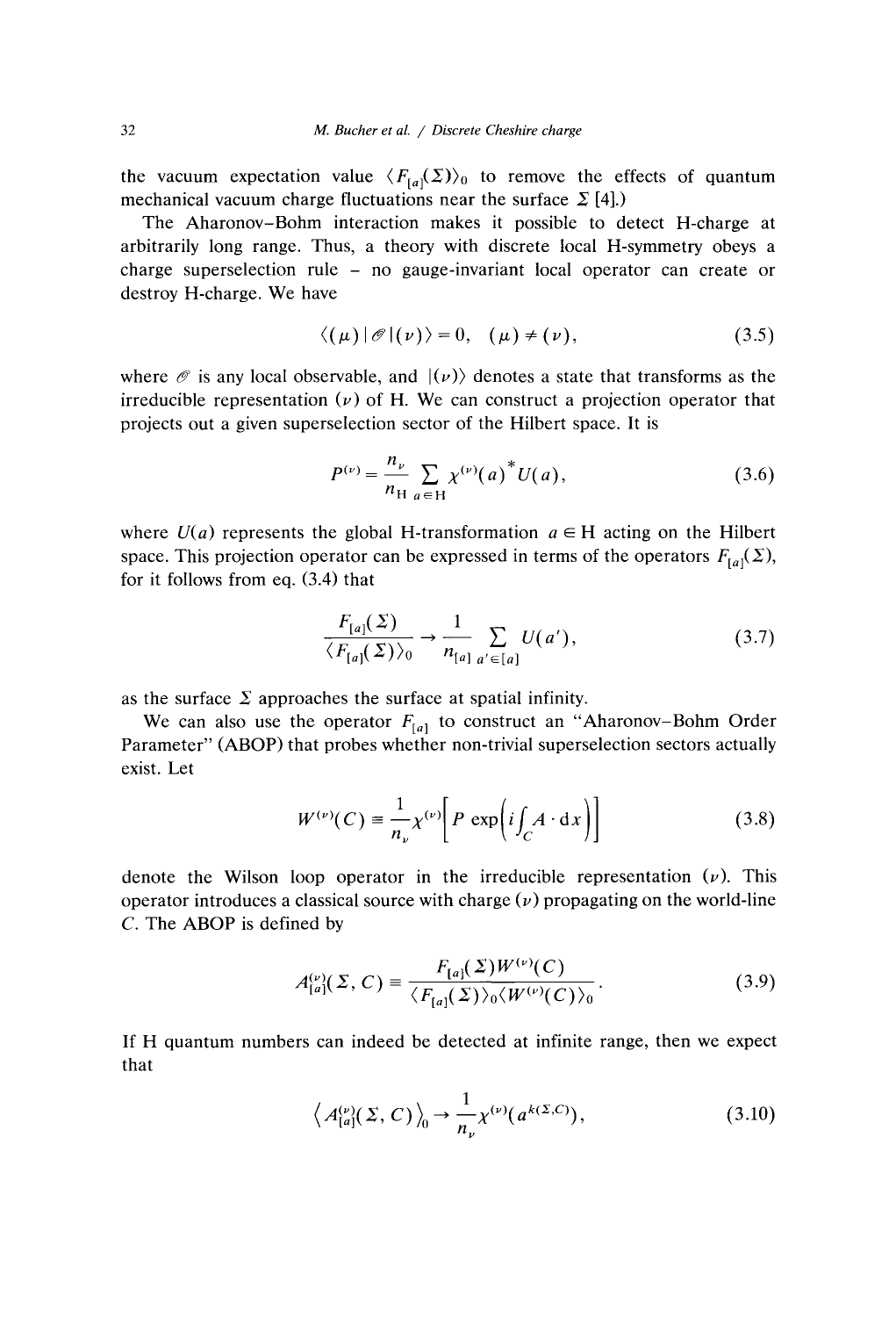in the limit in which  $\Sigma$  and C increase to infinite size, with the closest approach of  $\Sigma$  to *C* also approaching infinity. Here  $k(\Sigma, C)$  is the linking number of the surface  $\Sigma$  and the loop *C*. (In the abelian case, the ABOP was first described in ref. *[15],* and was further elaborated in ref. [4]. The non-abelian generalization was introduced in ref. [16], and its properties were extensively discussed in ref. [12].)

In two spatial dimensions, the classification of superselection sectors is richer than in three dimensions [4,12].The Aharonov—Bohm interaction makes it possible to measure the magnetic flux of a vortex (up to conjugation) at arbitrarily long range; therefore, no local observable can change the conjugacy class of the total magnetic flux. The magnetic flux (up to conjugation) of an object can be measured by the Wilson loop operator  $W^{(\nu)}(C)$ . We choose the loop C to lie in a time-slice, such that its closest approach to the object is large compared to the correlation length of the theory. Then

$$
\frac{\langle \psi | W^{(\nu)}(C) | \psi \rangle}{\langle W^{(\nu)}(C) \rangle_0} = \sum_{[a]} p_{[a]}(\psi; C) \frac{1}{n_{\nu}} \chi^{(\nu)}(a), \tag{3.11}
$$

where  $p_{[a]}(\psi; C)$  is the probability that the state  $|\psi\rangle$  has flux [a]. By measuring  $W^{(\nu)}(C)$  for each irreducible representation (v), we can determine all of the  $p_{[\alpha]}$ .

As we noted in sect. 2, if the total flux of a state is  $a_{\text{tot}}$ , then the charge of the state is specified by an irreducible representation of the normalizer  $N(a_{\text{tot}})$ . This is because the only global gauge transformations that can be implemented acting on this state are elements of the normalizer. In more physical terms, the charge of an object is measured by means of its Aharonov—Bohm interaction with a distant test-vortex. Such a measurement can be carried out only if the flux of the test vortex commutes with the flux of the object. Otherwise, the flux of the test vortex changes when it circumnavigates the object, due to the holonomy interaction [10,18], and this obscures the interference pattern. Thus, superselection sectors are labeled by the class  $[a_{\text{tot}}]$  of the total flux, and an irreducible representation of the normalizer N( $a_{\text{tot}}$ ). (The abstract group N( $a_{\text{tot}}$ ) is independent of how the class representative  $a_{\text{tot}}$  is chosen.)

The operators  $F_{[a]}(\Sigma)$  and  $A_{[a]}^{(\nu)}(\Sigma, C)$  can also be constructed in two spatial dimensions. Then  $\Sigma$  becomes a closed curve that can be interpreted as the world-line of a vortex—antivortex pair. But for the purpose of measuring the charge of a state in two dimensions, it is convenient to generalize the construction of the operator  $F_{[a]}(\Sigma)$ . If the state has non-trivial flux, the charge is a representation of the normalizer of the flux, and there is a charge-zero vortex pair associated with each class of the *normalizer.* There are gauge-invariant operators that, in effect, insert such charge-zero pairs (as classical sources) on the world-line  $\Sigma$ .

To construct these operators, we must specify a basepoint  $x_0$ . Then a projection operator  $P_{(a)}(\Sigma, x_0)$  can be constructed that projects out states that have flux *a* associated with the path  $\Sigma$  that begins and ends at  $x_0$ . There is also an operator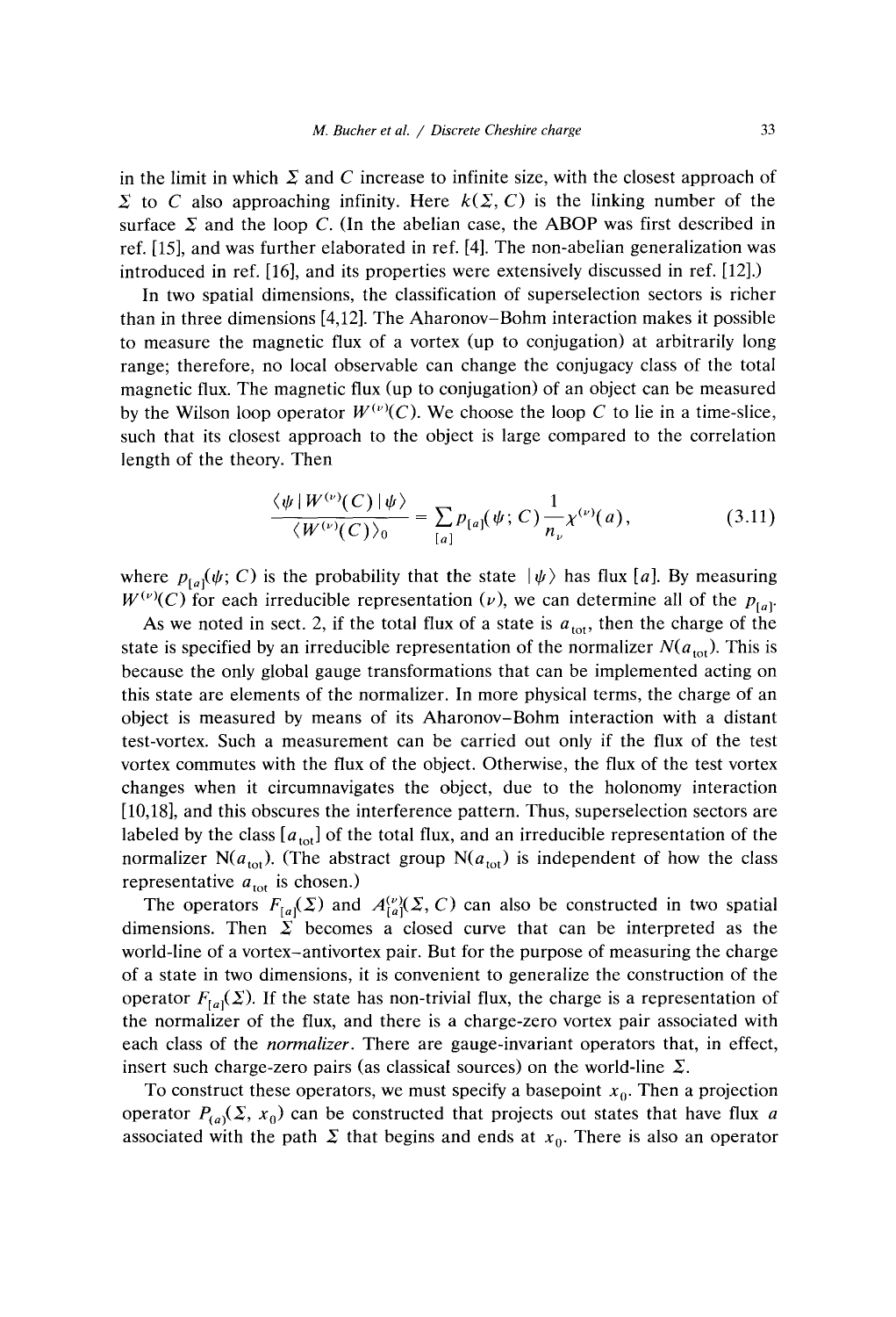$F_{(b)}(\Sigma, x_0)$  that introduces a *flux eigenstate* vortex pair on  $\Sigma$ , where the flux *b* is defined with respect to paths that begin and end at  $x_0$ , These operators are not invariant under H gauge transformations; under a gauge transformation  $h \in H(x_0)$ , they transform as

$$
h: P_{(a)} \to P_{(hah^{-1})}, \qquad \tilde{F}_{(b)} \to \tilde{F}_{(hbh^{-1})}. \tag{3.12}
$$

But the combination

$$
F_{[a,b]}(\Sigma, x_0) = \frac{1}{n_{\rm H}} \sum_{h \in \rm H} P_{(hah^{-1})}(\Sigma, x_0) \tilde{F}_{(hbh^{-1})}(\Sigma, x_0)
$$
(3.13)

is gauge invariant. (It is unchanged if *a* and *b* are conjugated by the same element of H, and is also independent of how the basepoint  $x_0$  is chosen.) Were it not for the flux projection operators, the left-hand side of eq. (3.13) would be just the operator  $F_{(b)}$ . And, indeed, if *a* is the identity *e*, we have

$$
F_{[e,b]} = F_{[b]}P_{(e)};
$$
\n(3.14)

just our old *F* operator times a projection onto the trivial flux sector.

Now suppose that  $\Sigma$  lies in a time-slice, and that we evaluate the expectation value of  $F_{[a,b]}(\Sigma)$  in a state with non-trivial flux. Suppose, to be specific, that the flux contained inside  $\Sigma$  is in the same H conjugacy class as *a*. Then the projection operator will restrict the sum over *h* to the elements of the normalizer of the flux. Furthermore, the contribution to the expectation value due to terms in which *hbh*<sup> $-1$ </sup> does not commute with the flux will be heavily suppressed when  $\Sigma$  is large and far from the object that is being measured. To see this, note that, if a vortex-antivortex pair with flux *b'* winds around a vortex with flux *a',* and *a'* and *b'* do not commute, then the pair cannot re-annihilate unless flux is exchanged between the pair and the *a'* vortex. (This consequence of the holonomy interaction was discussed in ref.  $[12]$ .) In effect, then,  $h b h^{-1}$  is restricted to the normalizer of the flux of the state (because the other contributions are suppressed by  $\bar{F}$ ), and ranges over precisely one class of the normalizer (because of the projection operator *P*). Therefore, if the state  $\vert [a], (\nu_a) \rangle$  transforms as the irreducible representation  $(\nu_a)$  of the normalizer N(a), and if a and b commute, we find

$$
\frac{\langle [a], (\nu_a) | F_{[a,b]}(\Sigma) | [a], (\nu_a) \rangle}{\langle F_{[a,b]}(\Sigma) \rangle_0} = \frac{1}{n_{(\nu_a)}} \chi^{(\nu_a)}(b), \quad b \in \mathbb{N}(a). \tag{3.15}
$$

But if *a* and *b* do not commute, or if the flux of the state is not in the class *[a],* then

$$
\frac{\langle [c], (\nu_c) | F_{[a,b]}(\Sigma) | [c], (\nu_c) \rangle}{\langle F_{[a,b]}(\Sigma) \rangle_0} = 0, \quad c \notin [a] \quad \text{or} \quad b \notin N(a) \quad (3.16)
$$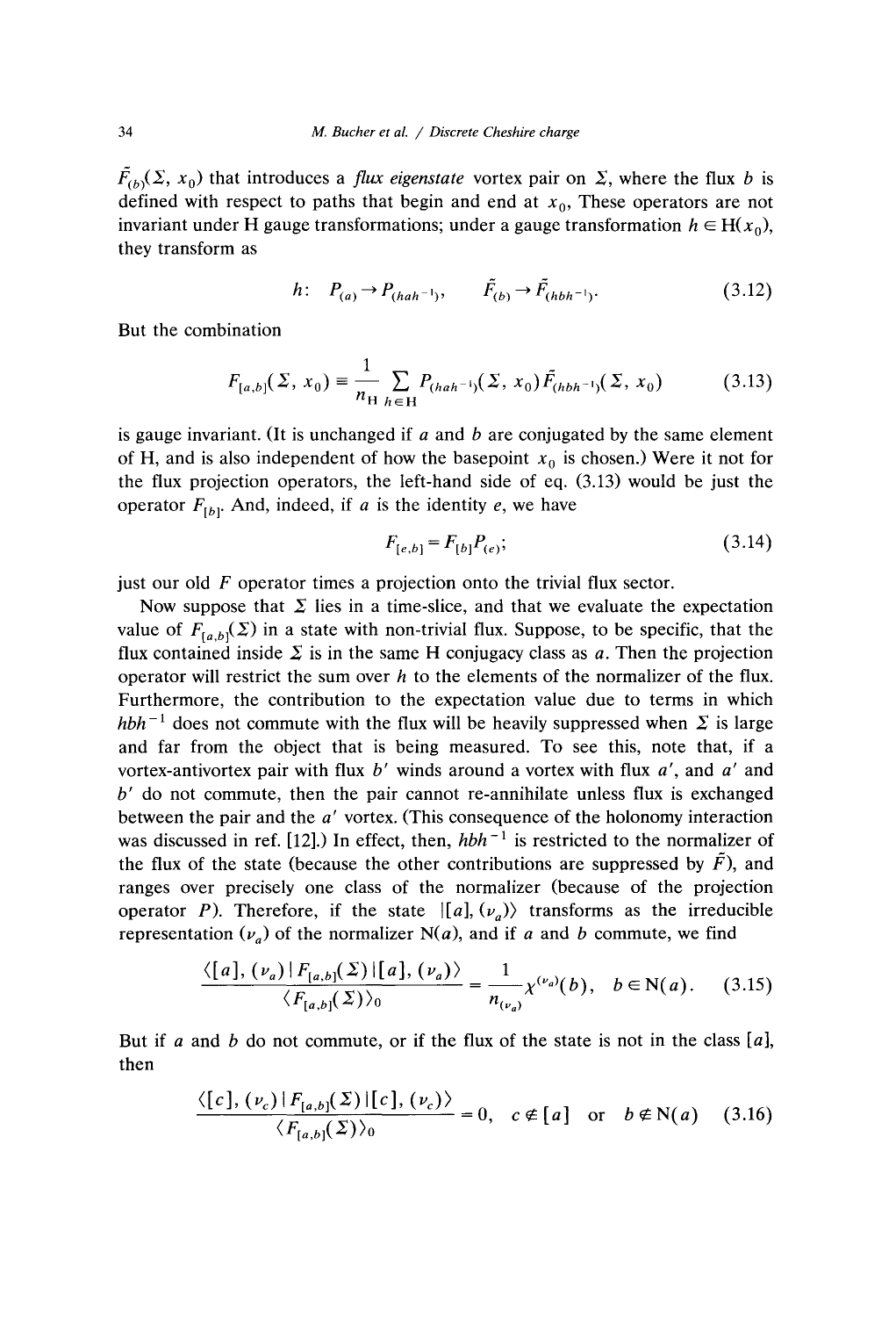(in the limit where  $\Sigma$  becomes very large). By measuring the expectation value of  $F_{[a,b]}$  for all commuting *a* and *b*, we can determine the flux and charge of a state.

## *4.* Charge transfer

We will now consider the non-abelian Aharonov—Bohm interactions between string loops and point particles, and demonstrate that exchange of H-charge can occur.

The total H-charge of a composite system consisting of a string loop and a charged particle can be measured by studying the Aharonov—Bohm interaction of the composite with other, much larger, string loops. Obviously, then, the total H-charge of the composite must be conserved; it cannot change when the particle winds through the loop. Charge exchange is an inevitable consequence of charge conservation.

To see this, it is convenient to imagine a composite of a string loop and a particle—antiparticle pair, where, initially, both the loop and the pair have zero charge (transform trivially under H). Suppose that the particle transforms as the irreducible representation  $D^{(\nu)}$  of H; the antiparticle transforms as the conjugate representation. Let  ${e^{(\nu)}_i | i = 1, 2, ..., n_{\nu}}$  denote an orthonormal basis for the vector space on which  $D^{(\nu)}$  acts. Then the initial state of the pair has the group-theoretic structure

$$
\left|\psi_{\text{in}}^{(\nu)}\right\rangle = \frac{1}{\sqrt{n_{\nu}}} \left|e_i^{(\nu)*} \otimes e_i^{(\nu)}\right\rangle \tag{4.1}
$$

(summed over *i*). The initial state of the loop is the state  $|0; a|\rangle$  defined in eq. (2.4).

Suppose that the particle and antiparticle are initially at the point  $x_0$ . Then the particle traverses a path C that winds through the string loop and returns to  $x_0$ . After this traversal, the state of the pair and the state of the loop are correlated. The total charge is still zero, but in general the pair and the loop both have a non-trivial charge. We can infer the final charge on the loop by calculating the final charge carried by the pair. In fact, the final charge of the pair is actually independent of the initial charge of the loop; it depends only on the class *[a].* Thus, to calculate the final charge of the pair, we may take the state of the loop to be the flux eigenstate  $|a\rangle$  (where the flux is defined in terms of the path *C* as in eq. (2.1)). It does not matter how the class representative *a* is chosen.

Using eq. (3.1), we find that the state of the pair after the traversal is

$$
\left|\psi_{\text{fin}}^{(\nu)},\,a\right\rangle=\frac{1}{\sqrt{n_{\nu}}}\left|e_{i}^{(\nu)*}\otimes e_{j}^{(\nu)}\right\rangle D_{ji}^{(\nu)}(a). \tag{4.2}
$$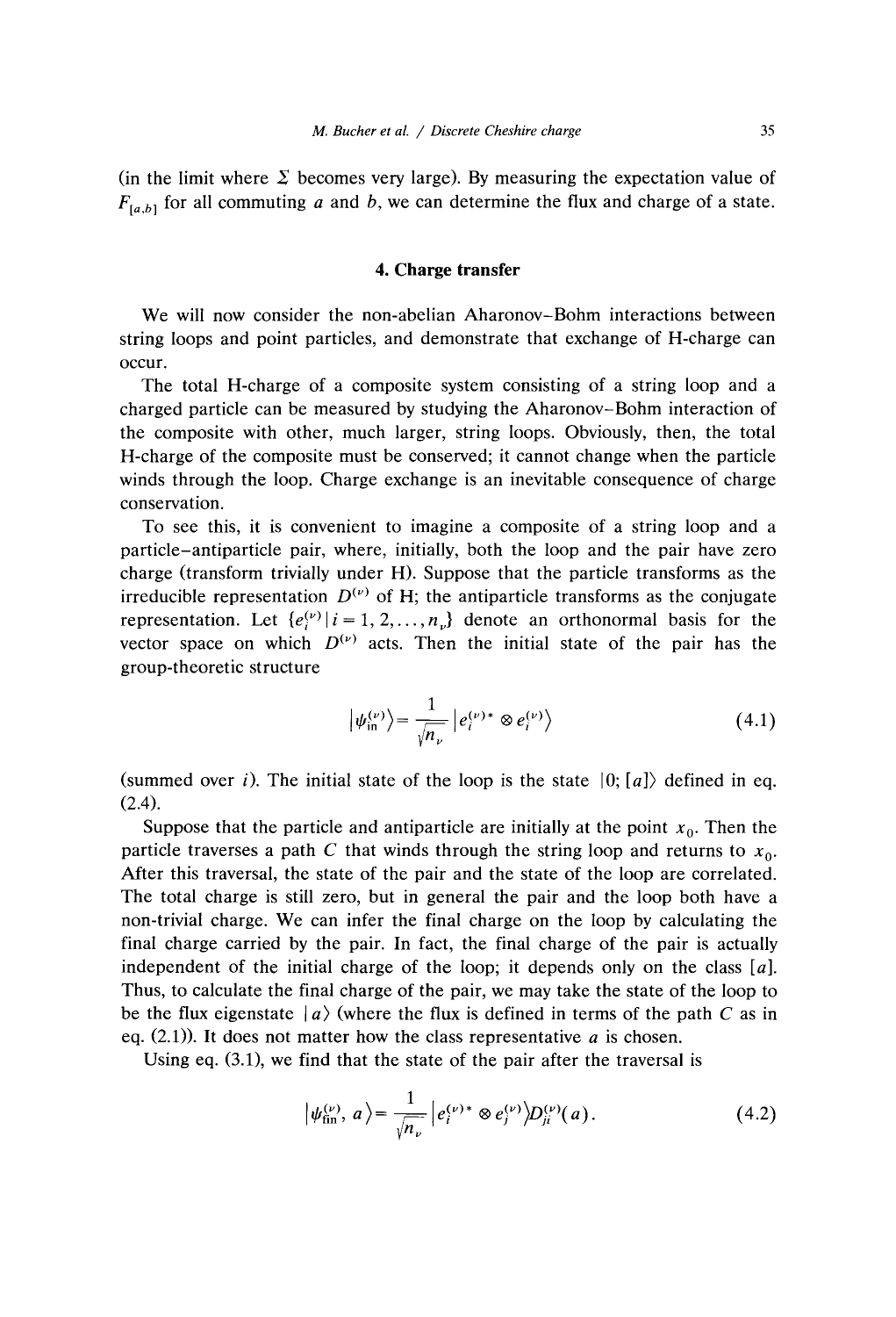This state  $|\psi_{fin}^{(v)}, a\rangle$  does not transform as a definite irreducible representation of H, but it can, of course, be decomposed into states of definite H-charge. The probability  $p^{(\mu)}$  that the H-charge is ( $\mu$ ) can be extracted by using the projection operator  $P^{(\mu)}$  defined by eq. (3.6). We find

$$
p_{\text{pair}}^{(\mu)}(\nu, [a]) = \langle \psi_{\text{fin}}^{(\nu)}, a | P^{(\mu)} | \psi_{\text{fin}}^{(\nu)}, a \rangle
$$
  
\n
$$
= \frac{n_{\mu}}{n_{\nu} n_{\text{H}}} \sum_{b \in \text{H}} \chi^{(\mu)}(b^{-1}) D_{nm}^{(\nu)*}(a) \langle e_m^{(\nu)*} \otimes e_n^{(\nu)} | e_k^{(\nu)*} \otimes e_l^{(\nu)} \rangle
$$
  
\n
$$
\times D_{ki}^{(\nu)*}(b) D_{lj}^{(\nu)}(b) D_{ji}^{(\nu)}(a)
$$
  
\n
$$
= \frac{n_{\mu}}{n_{\nu} n_{\text{H}}} \sum_{b \in \text{H}} \chi^{(\mu)}(b^{-1}) \chi^{(\nu)}(bab^{-1}a^{-1}). \tag{4.3}
$$

As we anticipated, this result is unchanged if *a* is replaced by  $a' \in [a]$ .

If the total H-charge is zero, then the composite of string loop and pair has a wave function of the form

$$
\left|\psi_{[a]}^{(\nu)}\right\rangle = \sum_{\mu} \sqrt{p_{\text{pair}}^{(\mu)}} \left|\text{loop, } \mu * \right\rangle \otimes \left|\text{pair, } \mu \right\rangle. \tag{4.4}
$$

Thus, the probability that the loop carries charge  $(\mu)$  is given by

$$
p_{\text{loop}}^{(\mu)}(\nu, [a]) = p_{\text{pair}}^{(\mu, *)}(\nu, [a]) = p_{\text{loop}}^{(\mu, *)}(\nu, [a]) = p_{\text{loop}}^{(\mu, *)}(\nu, [a^{-1}]). \quad (4.5)
$$

Of course, this probability is non-vanishing only if  $D^{(\mu)}$  is is contained in  $D^{(\nu)*}$   $\otimes$ and represents the center of H trivially.

We can directly verify that detectable Cheshire charge now resides on the string loop by studying an appropriate gauge-invariant correlation function. Consider the process depicted in fig. 2. This process is shown in  $2 + 1$  dimensions for ease of visualization, but the generalization to  $3 + 1$  dimensions is straightforward. At time  $t<sub>1</sub>$ , a vortex–antivortex pair is created. The flux of the vortex lies in the class [a], and the (initial) H-charge of the vortex pair is trivial. At time *t*  $\tau_2$ , a particle—antiparticle pair is created. The particle has H-charge  $(\nu)$ , and the pair is (initially) uncharged. Then the particle winds counterclockwise around the *[a]* vortex, transferring charge to the vortex pair. Next, another vortex—antivortex pair, with flux lying in the class  $[b]$ , winds around the (now charged)  $[a]$  vortex pair, acquiring an Aharonov—Bohm phase that is sensitive to the charge of the *[a]* pair. Then the charge- $(v)$  particle winds clockwise around the [a] vortex, discharging the [a] pair. Finally, the particle–antiparticle pair is annihilated at time  $t<sub>3</sub>$ , and the [a] vortex–antivortex pair is annihilated at time  $t_4$ .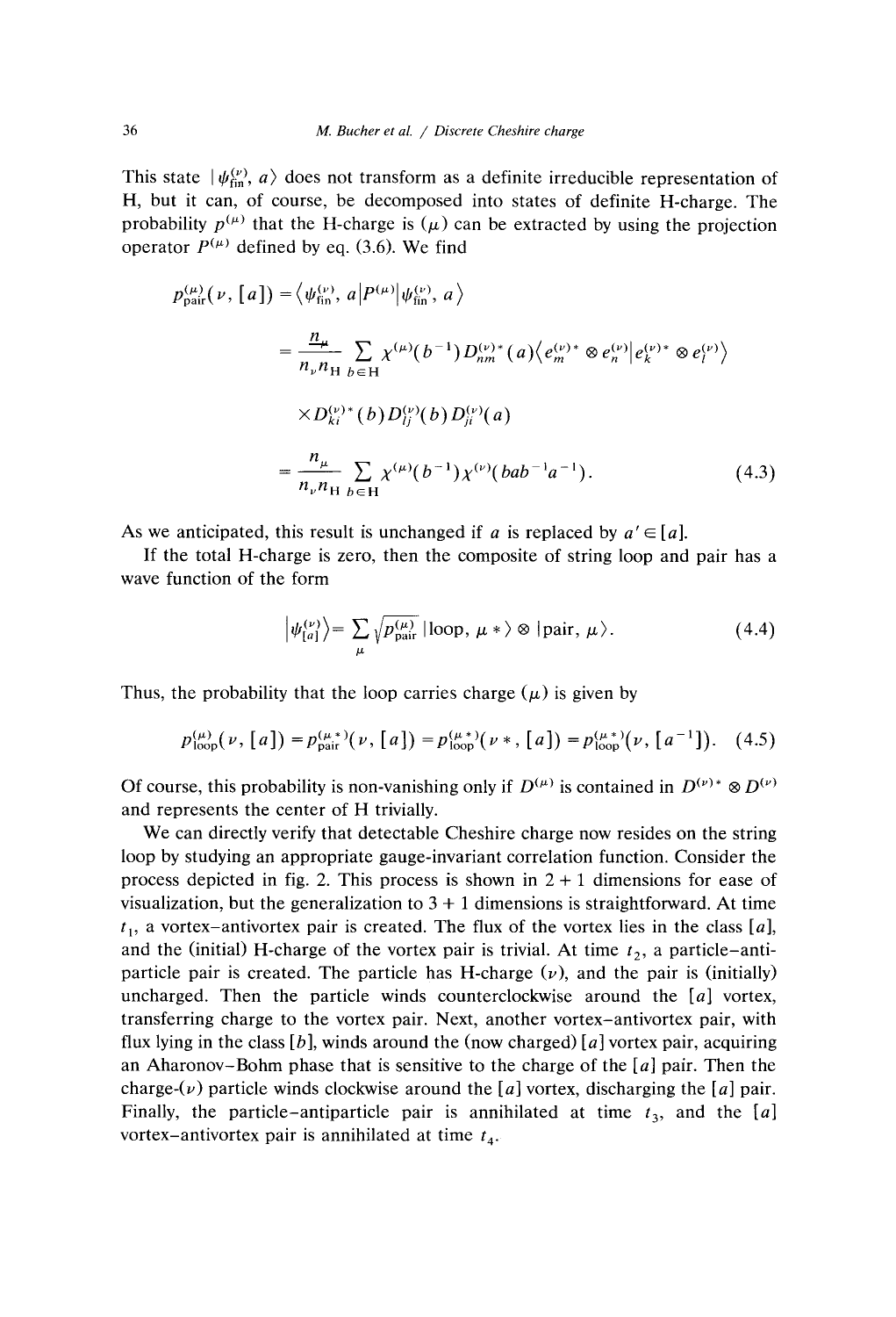

Fig. 2. The Borromean rings.  $C_1$  is the world-line of an *[a]* vortex,  $C_2$  is the world-line of a *[b]* vortex, and  $C_3$  is the world-line of a charged particle that transforms as the representation (v). The charged and *C1* is the world-line of a charged particle that transforms as the representation **(u).** The charged particle transfers charge to the *[a]* vortex—antivortex pair, and the charge is subsequently detected via the Aharonov–Bohm interaction of the pair with the *[b]* vortex.

If the vortices and charged particles are treated as classical sources, this process is described by the correlation function

$$
\left\langle F_{[a]}(C_1)F_{[b]}(C_2)W^{(\nu)}(C_3)\right\rangle_0, \tag{4.6}
$$

where  $C_1$  is the world-line of the [a] vortex,  $C_2$  is the world line of the [b] vortex, and  $C_3$  is the world-line of the charged particle. As shown in fig. 2, the three loops  $C_1$ ,  $C_2$  and  $C_3$  are joined in a topologically non-trivial configuration known as the "Borromean rings" [19]; no two ioops are linked, yet the loops cannot be separated without crossing.

By considering the case where the loops are large and far apart, and comparing with the case where the loops are unjoined, we can isolate the Aharonov—Bohm factor acquired by the *[b]* vortex pair that winds around the charged [a] vortex pair. The calculation of eq. (4.6), using weak-coupling perturbation theory on the lattice, is described in ref. [12]. We will not repeat the details of the calculation here, but it is easy to explain the main idea. Loosely speaking, inserting a classical vortex with flux *a* on the closed path  $C_1$  is equivalent to performing a singular gauge transformation on a surface  $S_1$  that is bounded by  $C_1$ . The path has an orientation, which induces an orientation of the surface. The effect of the singular gauge transformation on the Wilson loop  $W^{(\nu)}(C_3)$  is to insert the factor  $D^{(\nu)}(a)$ where  $C_3$  crosses  $S_1$  in a positive sense, and to insert the factor  $D^{(\nu)}(a^{-1})$  where  $C_3$  crosses  $S_1$  in a negative sense. In fig. 3, we see that the loop  $C_3$  successively crosses  $S_2$  in a negative sense,  $S_1$  in a negative sense,  $S_2$  in a positive sense, and  $S_1$ in a positive sense, before closing. Due to the path ordering of the Wilson loop, the factor due to a later crossing appears to the left of the factor due to an earlier crossing, These crossings therefore modify  $\langle W^{(\nu)}(C_3) \rangle_0$  by the factor  $(1/n)\gamma^{(\nu)}(abc^{-1}b^{-1})$  compared to the case where *C* is uniciped with *C* and *C*  $(1/n_{\nu})\chi^{(\nu)}(aba^{-1}b^{-1})$  compared to the case where  $C_3$  is unjoined with  $C_1$  and  $C_2$ .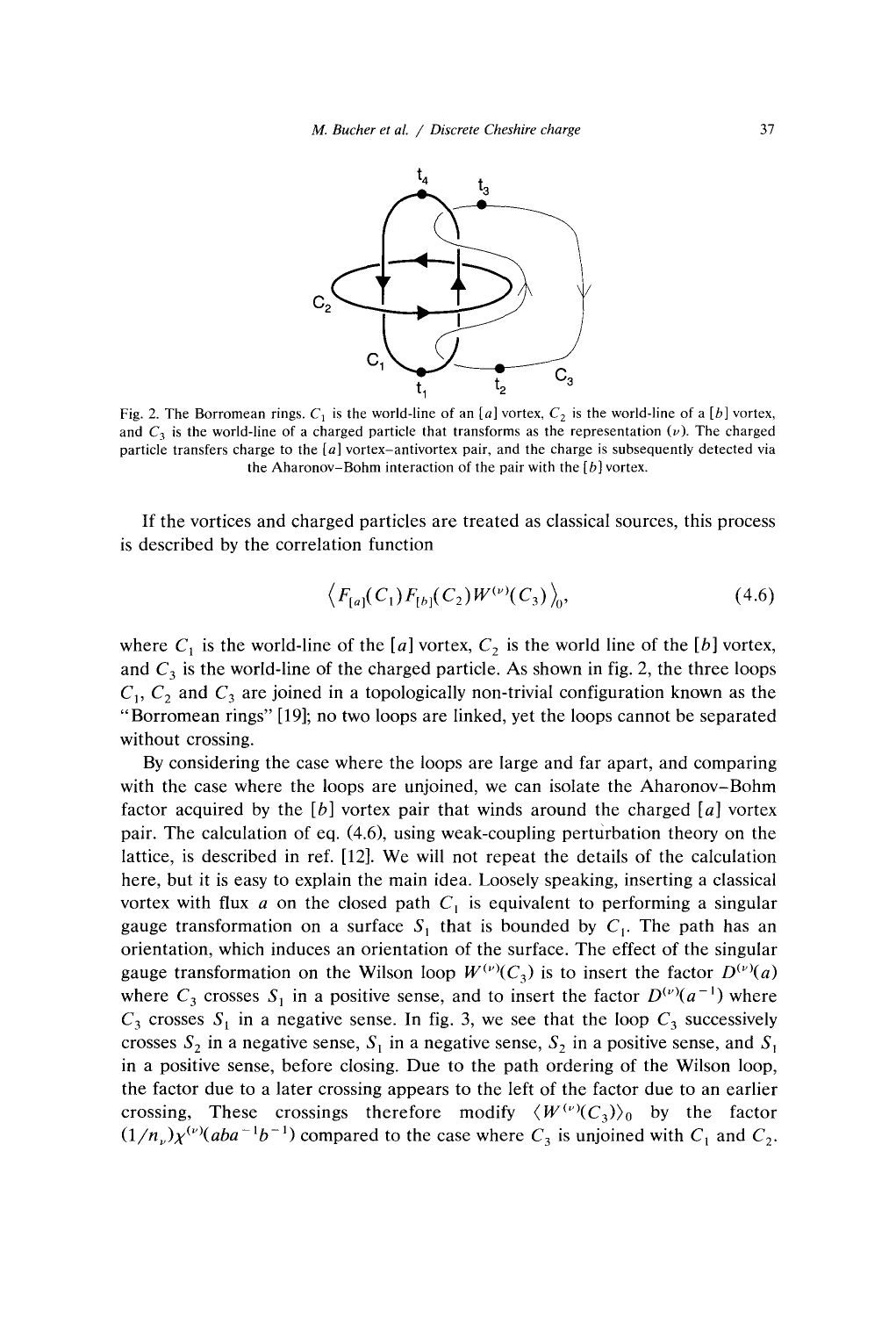

Fig. 3. A deformation of the rings shown in fig. 2. The gauge field is singular on the surfaces  $S_1$  and  $S_2$ that are bounded by the loops  $C_1$  and  $C_2$ .

Recalling that *a* and *b* are averaged over a class when  $F_{[a]}$  and  $F_{[b]}$  are inserted, we find that

$$
\frac{\langle F_{\text{[a]}}(C_1)F_{\text{[b]}}(C_2)W^{(\nu)}(C_3)\rangle_0}{\langle F_{\text{[a]}}(C_1)\rangle_0\langle F_{\text{[b]}}(C_2)\rangle_0\langle W^{(\nu)}(C_3)\rangle_0} \to \frac{1}{n_{\text{H}}} \sum_{h \in \text{H}} \frac{1}{n_{\nu}} \chi^{(\nu)}(\text{hah}^{-1}\text{bha}^{-1}h^{-1}b^{-1})
$$
\n(4.7)

when the loops are large, far apart, and joined.

In  $3 + 1$  dimensions, there is an analog of the Borromean ring configuration, in which two disjoint closed surfaces  $\Sigma_1$  and  $\Sigma_2$  are joined by a closed loop  $C_3$  that does not link with either surface. For this configuration, eq. (4.7) still applies, with  $C_1$  and  $C_2$  replaced by  $\Sigma_1$  and  $\Sigma_2$ . We can decompose the right-hand side of eq. (4.7) into characters as

$$
\sum_{\mu} p_{\text{loop}}^{(\mu)}(\nu, [a]) \frac{1}{n_{\mu}} \chi^{(\mu)}(b), \tag{4.8}
$$

where  $p_{\text{loop}}^{(\mu)}(\nu,[a])$  is the probability that the charge carried by the [a] string loop, and detected by the  $[b]$  string loop, is  $(\mu)$ . (Compare eq. 3.4).) Using the orthogonality of the characters, we find from eqs. (4.7) and (4.8) that

$$
p_{\text{loop}}^{(\mu)}(\nu, [a]) = \frac{n_{\mu}}{n_{\nu}n_{\text{H}}} \sum_{b \in \text{H}} \chi^{(\mu)}(b^{-1}) \chi^{(\nu)}(aba^{-1}b^{-1}), \tag{4.9}
$$

in agreement with eqs. *(4.5)* and (4.3). Thus, the charge lost by the particle pair has indeed been transferred to the  $[a]$  string loop. (Note that, in order to get the right answer, it is important to choose consistent orientations for the world sheets  $\Sigma_1$ and  $\Sigma_2$  – the [a] string must pass through the [b] string in the same sense that the Wilson loop passes through the *[a]* string. Otherwise, we would in effect be measuring the charge of the  $[a]$  string with a  $[b^{-1}]$  string, rather than a  $[b]$  string.)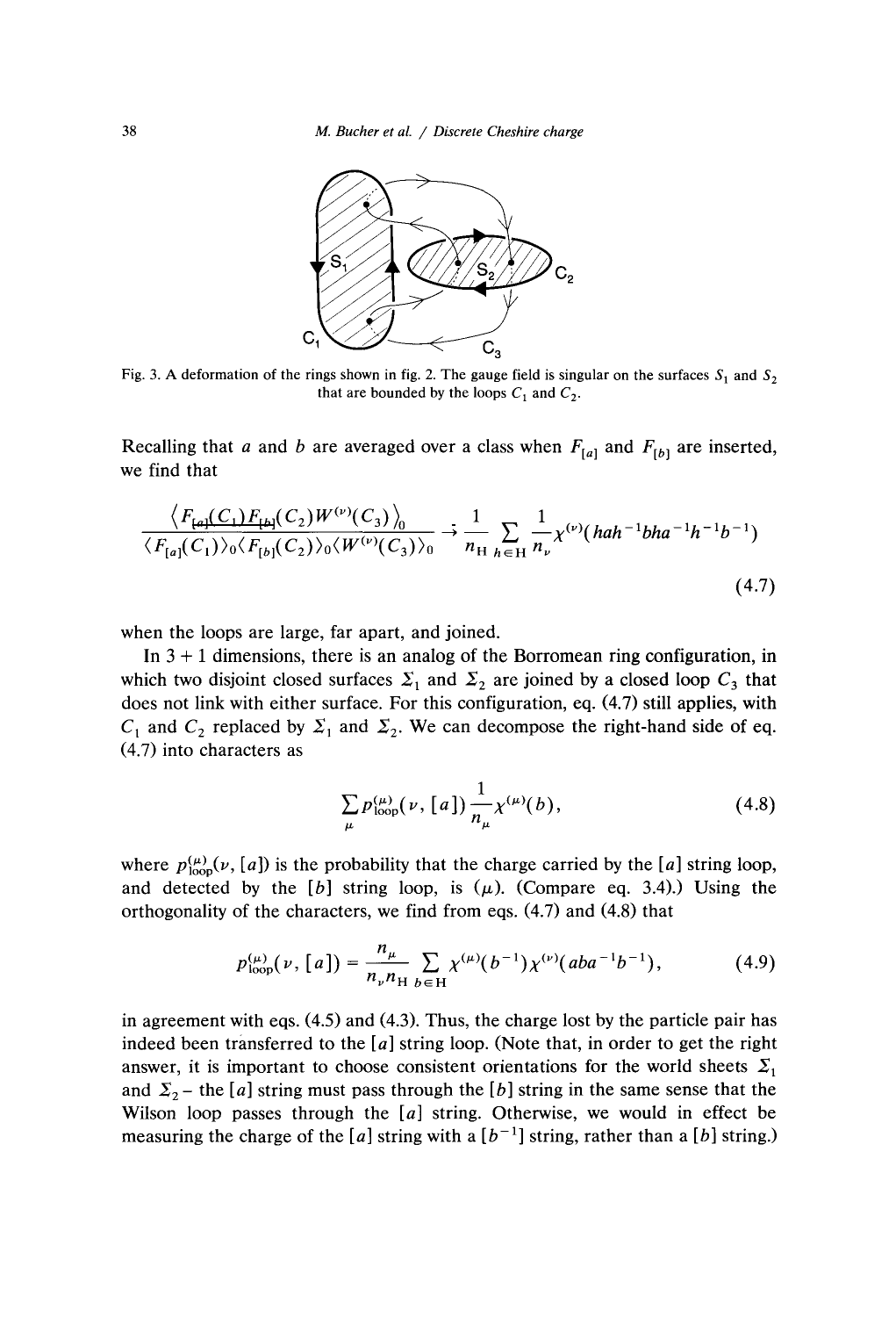We will now derive eq. (4.7) by a different method that invokes the "holonomy" interaction" between string loops. Consider two flux-eigenstate string loops that initially carry flux *a* and *b.* Now suppose that the b-loop sweeps around the a-loop and returns to its original position. After this process, the flux of the b-loop is unchanged, but the flux of the a-loop has been altered; it has become a  $bab^{-1}$ loop [6,10,18]. (Here again, we must be careful about the orientations of the string loops. The *a*-loop becomes a  $bab^{-1}$  loop if it passes through the *b*-loop in the same sense as the path  $C$  that is used to define the flux of the  $b$ -loop. If it passes through the *b*-loop in the opposite sense, it becomes a  $b^{-1}ab$  loop.)

Return now to the Borromean-ring process. Suppose that two string loops are initially in the flux eigenstate  $|a, b\rangle$ . Then a particle–antiparticle pair is created, and the particle winds through the a-loop; the new state of the string loops and the particle—antiparticle pair can be expressed as

$$
\frac{1}{\sqrt{n_{\nu}}} |a, b, e_i^{(\nu)*} \otimes e_j^{(\nu)} \rangle D_{ji}^{(\nu)}(a). \qquad (4.10)
$$

(Compare eq.  $(4.2)$ .) When the b-loop sweeps around the a-loop, the state becomes

$$
\frac{1}{\sqrt{n_{\nu}}} |bab^{-1}, b, e_i^{(\nu)*} \otimes e_j^{(\nu)} \rangle D_{ji}^{(\nu)}(a), \qquad (4.11)
$$

due to the holonomy interaction. Now the particle winds back through the *bab 1* loop (in the opposite sense), and the state becomes

$$
\frac{1}{\sqrt{n_{\nu}}} |bab^{-1}, b, e_i^{(\nu)*} \otimes e_k^{(\nu)}\rangle D_{kj}^{(\nu)}(ba^{-1}b^{-1}) D_{ji}^{(\nu)}(a). \tag{4.12}
$$

Finally, the particle—antiparticle pair annihilates, and we have

$$
\frac{1}{n_{\nu}}\chi^{(\nu)}(aba^{-1}b^{-1}) | b^{-1}ab, b \rangle.
$$
 (4.13)

To reproduce eq. (4.7), we must take the initial string state to be  $\vert 0; [a], 0; [b] \rangle$ , in which the  $\lceil a \rceil$  and  $\lceil b \rceil$  loops are both uncharged. Thus, we average both a and *b* over a class. We find that the effect of the particle—antiparticle pair on the string over a class. We find that the effect of the particle–antiparticle pair on the string state is

$$
|0; [a], 0; [b] \rangle \rightarrow \left(\frac{1}{n_{\rm H}} \sum_{h \in H} \frac{1}{n_{\nu}} \chi^{(\nu)}(hah^{-1}bha^{-1}h^{-1}b^{-1})\right) |0; [a], 0; [b] \rangle.
$$
\n(4.14)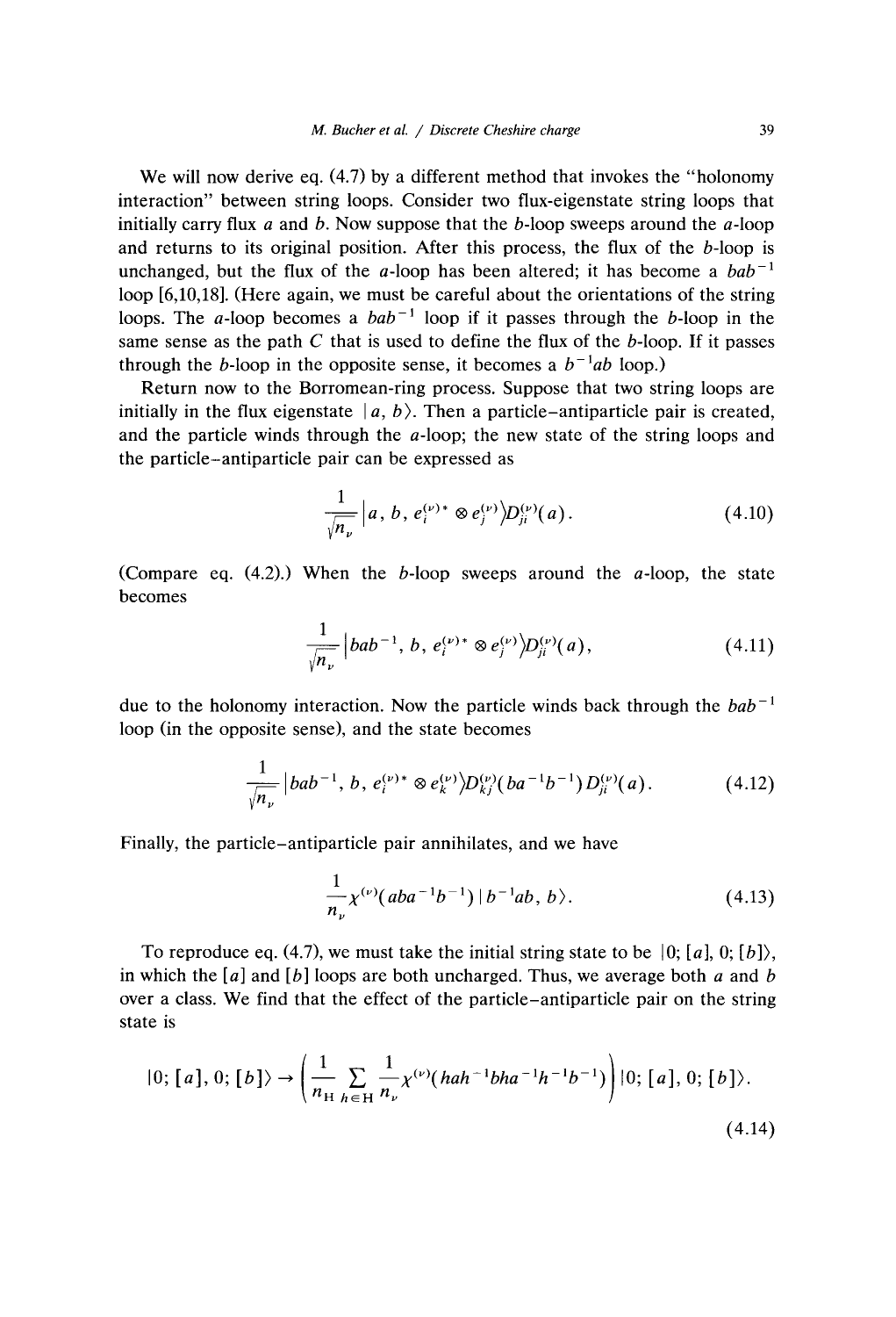By creating the initial string state and annihilating the final string state, we obtain eq. (4.7).

#### *5.* **Some final comments**

**We** described in sect. 3 how a charge-zero string loop can be used in an Aharonov—Bohm interference experiment to measure the charge of an object. It seems that charge could also be measured using strings that are in flux eigenstates rather than charge eigenstates. This alternative measurement process was discussed in detail in ref. [11], and in some respects it is simpler than the process that we described. So our insistence on using charge-zero string loops requires a word of explanation.

Part of the answer is that the gauge-invariant charge operator that we constructed in sect. 3 can be interpreted in terms of a process involving a charge-zero loop. In this process, a tiny string loop is created, and is stretched to a large size. The loop then winds around a region, shrinks, and re-annihilates. The Aharonov— Bohm factor acquired by the loop is sensitive to the total charge inside the region. This string loop must be in a charge-zero state, rather than a flux eigenstate, because otherwise charge conservation would forbid the creation of the loop and its subsequent annihilation.

Another point is that the notion of a flux eigenstate string suffers from an ambiguity. Of course, flux eigenstates are not energy eigenstates, so there is quantum-mechanical mixing between flux eigenstates that are in the same H conjugacy class. The authors of ref. [11] note that the time scale for this mixing is of order  $\exp(\kappa A)$ , where  $\kappa$  is the string tension and A is the area of the loop. Therefore, the mixing can be easily turned off by choosing the string loop to be sufficiently large.

But this is not quite the whole story, for there is another type of "mixing" that should be considered [12]. Recall that to define the flux of a string, we must choose an arbitrary "basepoint"  $x_0$ , and a path *C*, beginning and ending at  $x_0$ , that winds around the string. Suppose that a virtual string loop nucleates, lassoes the basepoint, and then re-annihilates. If the string is initially assigned the flux  $a$ , and the virtual string has flux b, then this process changes the flux to  $bab^{-1}$ , due to the holonomy interaction. In physical terms, we may prepare a string in a flux eigenstate, and then measure its flux later by doing an Aharonov—Bohm interference experiment. We may find that the flux has been altered, not because of the mixing of flux eigenstates, but rather because of quantum fluctuations that are independent of the size of the loop. Of course, virtual string loops are strongly suppressed at weak coupling; the amplitude for such a process is of  $\alpha$  density of  $C(t<sup>2</sup>)$ , where *e* is the gauge coupling. But it is a significant point of order  $\exp(-C/e^2)$ , where e is the gauge coupling. But it is a significant point of principle that quantum fluctuations render ambiguous the notion of the flux of the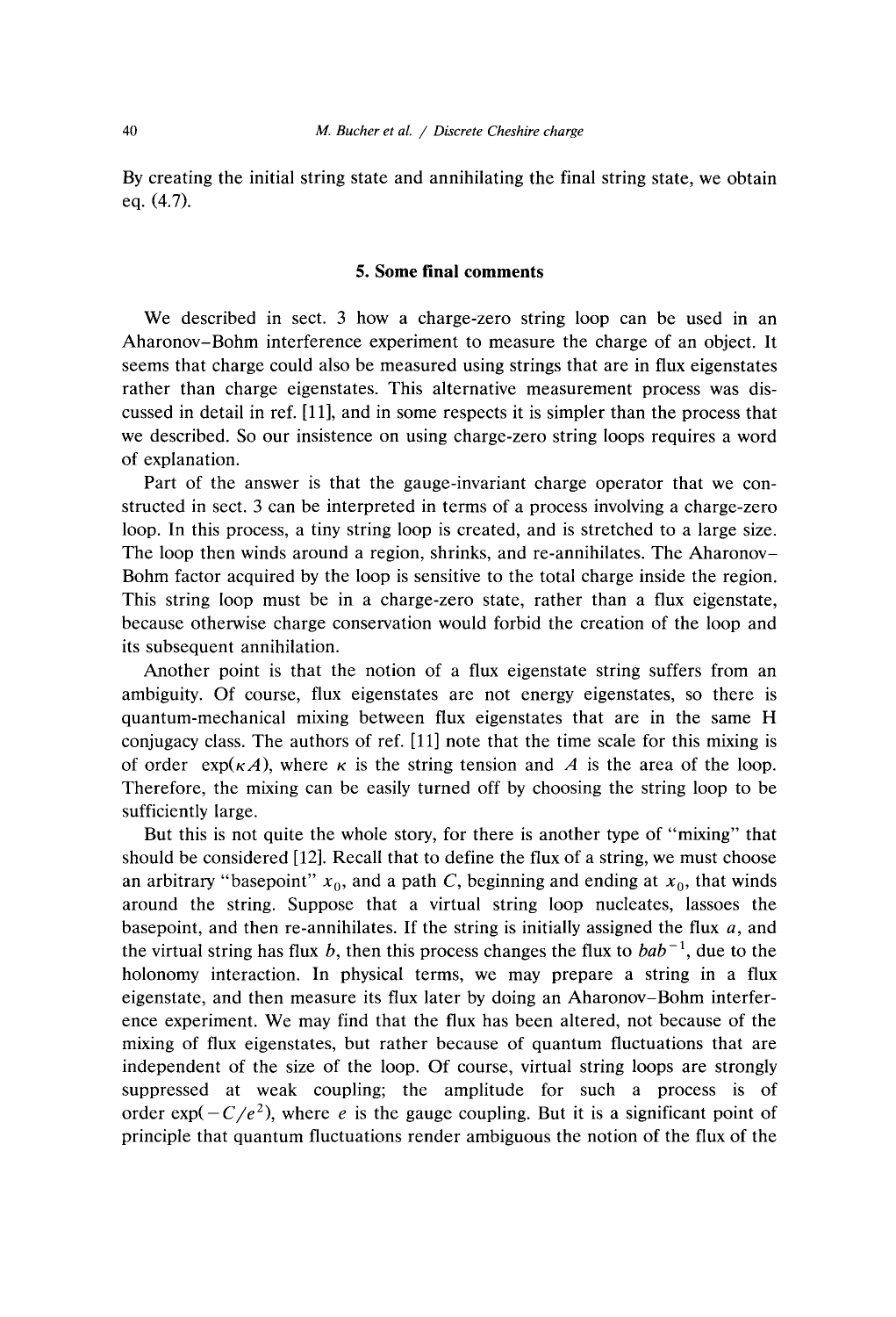string. No such ambiguity afflicts the conjugacy class of the flux, or the charge carried by a loop.

For these reasons, we have used charge-zero strings in our discussion of the charge measurement process. We can imagine doing a double-slit experiment with a beam of particles of unknown charge, where a string loop in the state 10; *[a])* surrounds one of the slits. By observing how the shift in the interference pattern depends on the class *[a],* we can determine the character of the representation according to which the particles in the beam transform, and so infer their charge.

However, the phenomenon of charge transfer raises a puzzle. If a particle passes through the slit that is surrounded by the string, it transfers charge to the string. By measuring the charge on the string loop later, we can find out which slit the particle passed through. Thus, no interference pattern should be seen.

The resolution of this puzzle is that there is a non-vanishing probability, in general, that no charge transfer takes place. This probability is given by eq. (4.9) in the case where  $(\mu)$  is the trivial representation (0); we then have

$$
p_{\text{loop}}^{(0)}(\nu, [a]) = \left| \frac{1}{n_{\nu}} \chi^{(\nu)}(a) \right|^2.
$$
 (5.1)

Therefore, as long as the character does not vanish, it is possible for the particle to slip through the string loop without being detected, and an interference pattern is observed. From the interference pattern, the phase of the character, as well as its modulus, can be deduced.

We thank Mark Alford, Hoi-Kwong Lo, John March-Russell, and David Wales for useful discussions.

### **References**

- Ill M. Alford, K. Benson, S. Coleman, J. March-Russell and F. Wilczek, Phys. Rev. Lett. 64 (1990) 1632; lErratum: 65 (1990) 668]
- [2] A.S. Schwarz, Nucl. Phys. B208 (1982) 141; AS. Schwarz and Y.S. Tyupkin, NucI. Phys. B209 (1982) 427
- [3] P. Ginsparg and S. Coleman, unpublished (1982)
- [4] J. Preskill and L. Krauss, Nuci. Phys. B341 (1990) 50
- [5] M. Alford, K. Benson, S. Coleman, J. March-Russell and F. Wilczek, NucI. Phys. B349 (1991) 414
- 16] M. Bucher, H-K. Lo and J. Preskill, NucI. Phys. B386 (1992) <sup>3</sup>
- [7] M. Alford, J. March-Russell and F. Wilczek, NucI. Phys. B337 (1990) 695
- [8] F. Bais, NucI. Phys. B170 (1980) 32
- [9] T.W.B. Kibble, Phys. Rep. 67 (1980) 183
- [10] M. Bucher, Nucl. Phys. B350 (1991) 163
- [11] M. Alford, S. Coleman and J. March-Russell, Nucl. Phys. B35] (1991) 735
- [12] M. Alford, K.-M. Lee, J. March-Russell and J. Preskill, Quantum field theory of non-abelian strings and vortices, Caltech preprint CALT-68-1700 (1991), NucI. Phys. B384 (1992) 251
- [13] A. Balachandran, F. Lizzi and V. Rogers, Phys. Rev. Lett. 52 (1984) 1818